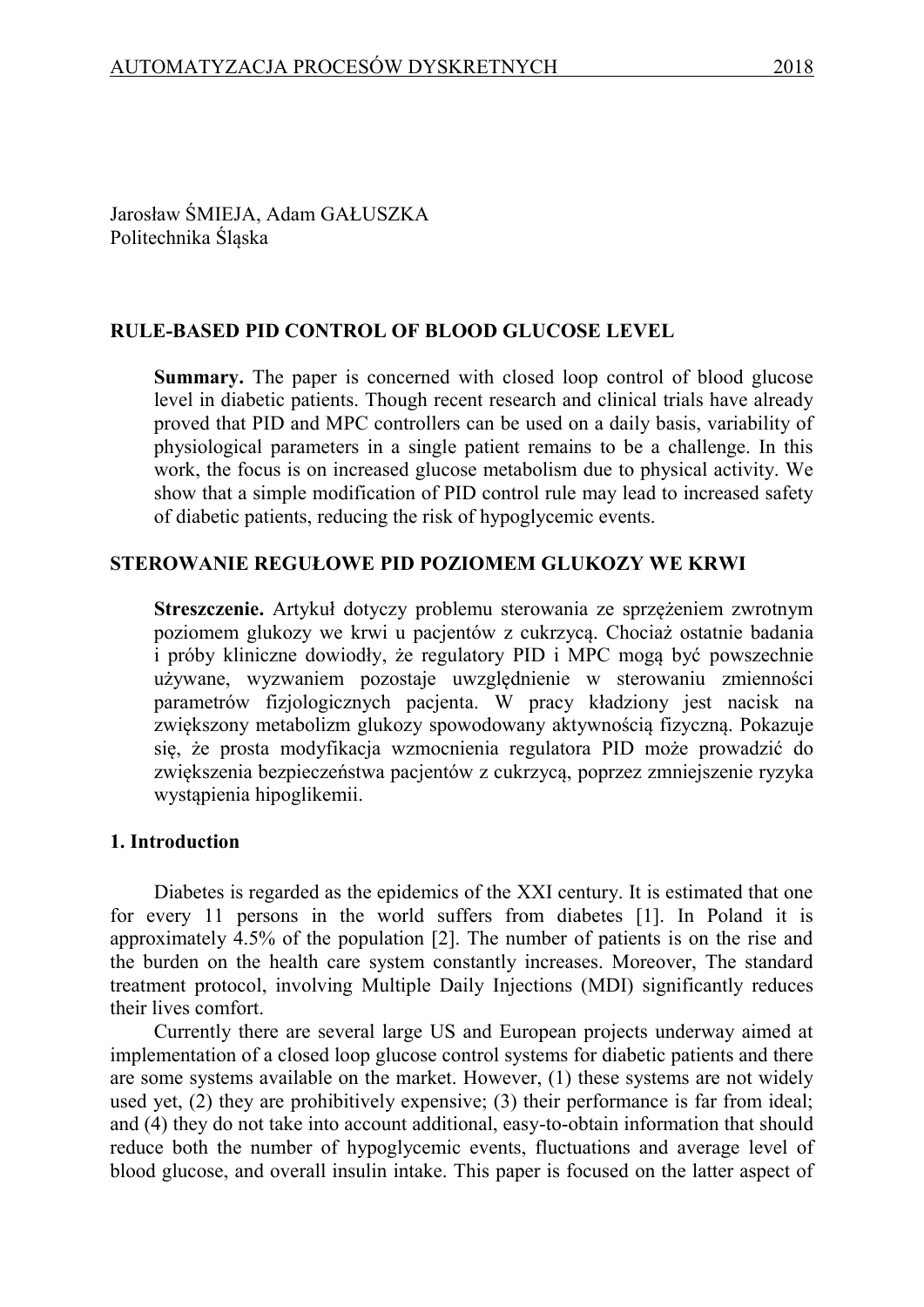the systems under consideration, namely the influence of the physical exercise on the system performance.

Diabetes is a group of metabolic diseases, of which the most frequently analyzed are Type 1 diabetes, Type 2 diabetes and gestational diabetes [3]. The first of these is associated with damage to the pancreatic beta cells and the resulting lack of endogenous insulin production. Patient survival depends entirely on the systematic monitoring of blood glucose levels (BG) and the administration of insulin. The other two have their source in insulin resistance [4], understood as reduced sensitivity of cells to insulin, so that the same effect of reducing blood sugar levels requires much higher than normal amount of insulin. In the case of Type 2 diabetes, many patients eventually need insulin injections as well.

Patients' treatment is aimed at lowering high blood sugar and maintaining it in the desired range of 80-130 [mg/dl] (4.4-7.2 [mmol/L]) in fasting state and within the range 100-150 [mg/dl] (5.5-8.5 [mmol/L]) during the day (the target level may vary depending on the patient) [5]. Standard treatment involves the injection of insulin or insulin analogues [6] administered repeatedly throughout the day, with time and injected doses dependent on the planned meals. It is required to maintain a strict diet regime, because underestimating the required amount of insulin may lead to hyperglycemia, which is harmful for the body in a longer time horizon, while overestimation leads to a very dangerous hypoglycemia. To calculate the required amount of insulin, it is necessary to determine the difference between the current and desired blood glucose level, the amount of carbohydrates in the planned meal (using the available tables and calculators) and the estimation of patient insulin sensitivity. Because of the great difficulty in correctly estimating these parameters, the amount of insulin needed is usually underestimated to protect the patient from life-threatening hypoglycemia. Unfortunately, this leads to maintaining too much BG, and thus hyperglycemia. Moreover, high variability between patients [7] and one patient [8-10] have been reported, adding to a complexity of the problem.

#### **2. State of the art**

A variety of algorithms and control structures closed loop control of BG have been developed, including PID controllers [11-14], predictive (MPC) [15-17], adaptive (Eren-Oruklu, 2009), systems with feedback and feedforward loops [18], run-to-run regulation [19], fuzzy-logic [20] and neural network controllers [21]. Much effort was put into identifying parameters and validating models (e.g. [22-24]). In addition, because physiological parameters are associated with processes occurring inside the cells, especially in the case of type 2 diabetes, these processes have also been the subject of many studies conducted in terms of using their results to develop the so called artificial pancreas. An overview of the work on combining models describing processes at intracellular and tissue levels can be found, for example, in [25].

Despite the existence of many different types of controllers mentioned above and proposed as the basis of the automatic glucose control system, actually only two have found their way into clinical trials. They are the PID [12] and MPC [17] controllers. They provide an adequate level of safety and resistance to changes in physiological parameters. Results of various trials have been recently reported, with both in the case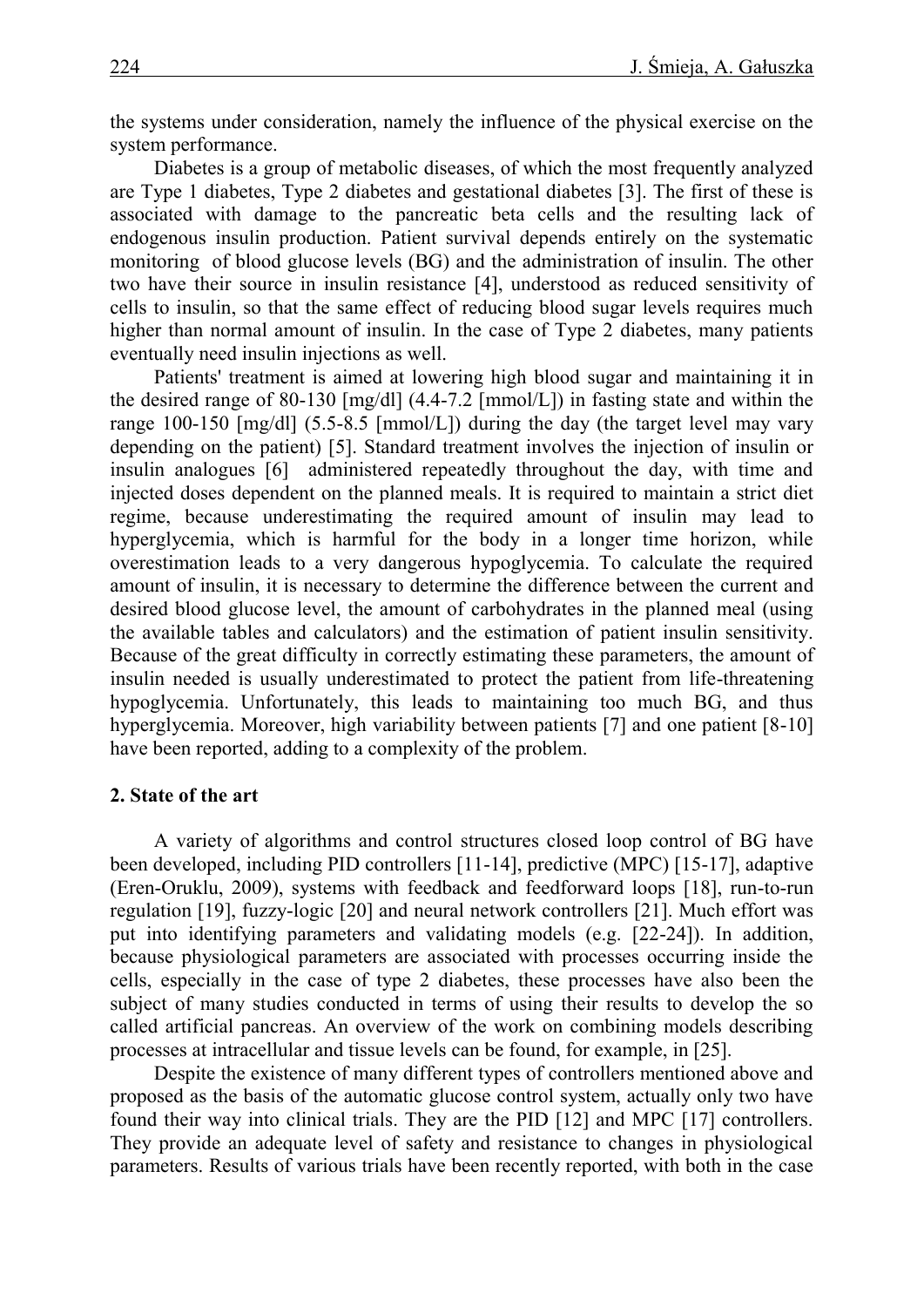of strictly controlled conditions and at home, with patients of all ages [9], [12], [26- 31].

Another innovation that has been proposed recently is addition of a second control signal, associated with the administration of glucagon, aimed at elimination of hypoglycemia events [32-33]. At the moment, however, these studies are in the initial phase and there are no such devices on the market.



Fig. 1. A simplified block diagram of the control system

### **3. Mathematical model**

Any control algorithm to be implemented should be first checked with numerical simulations, and these should be compared to available data. Various models of the glucose-insulin system have been proposed in the literature. The simplest of them, so called minimal model was introduced by Bergman in 1982 and has been since widely used either in its original or modified form [22, 34]. A good review of this and other models can also be found e.g. in [35]. Parameters needed for computational models were identified on experimental and clinical data [22-24]. The general block diagram is presented in Fig. 1.

A patient model consists of three subsystems (insulin-glucose, pharmacokinetics (PK), meal digestion). The first subsystem describes changes in glucose levels due to a specific concentration of insulin in the blood. It is based on the minimal Bergmann model [34], which, though developed in the previous century, proves to provide a good fit to BG measurement from current CGM devices. It consists of two differential equations, introducing as variable blood glucose levels *G*(*t*) and so-called the effect of insulin  $X(t)$ :

$$
\dot{G}(t) = -[p_1 + p_2 X(t)]G(t) + p_1 G_b + G_{in}(t),
$$
\n(1)

$$
\dot{X}(t) = -X(t) + p_3 I(t)
$$
 (2)

where  $G_{in}(t)$  represents the rate of appearance of glucose in blood (the input from meals),  $G_b$  is basal glucose production,  $I(t)$  is insulin concentration in blood,  $p_1$ ,  $p_2$  and *p*<sup>3</sup> are model parameters.

The second subsystem describes the pharmacokinetics of insulin and is given by a simple first order linear model: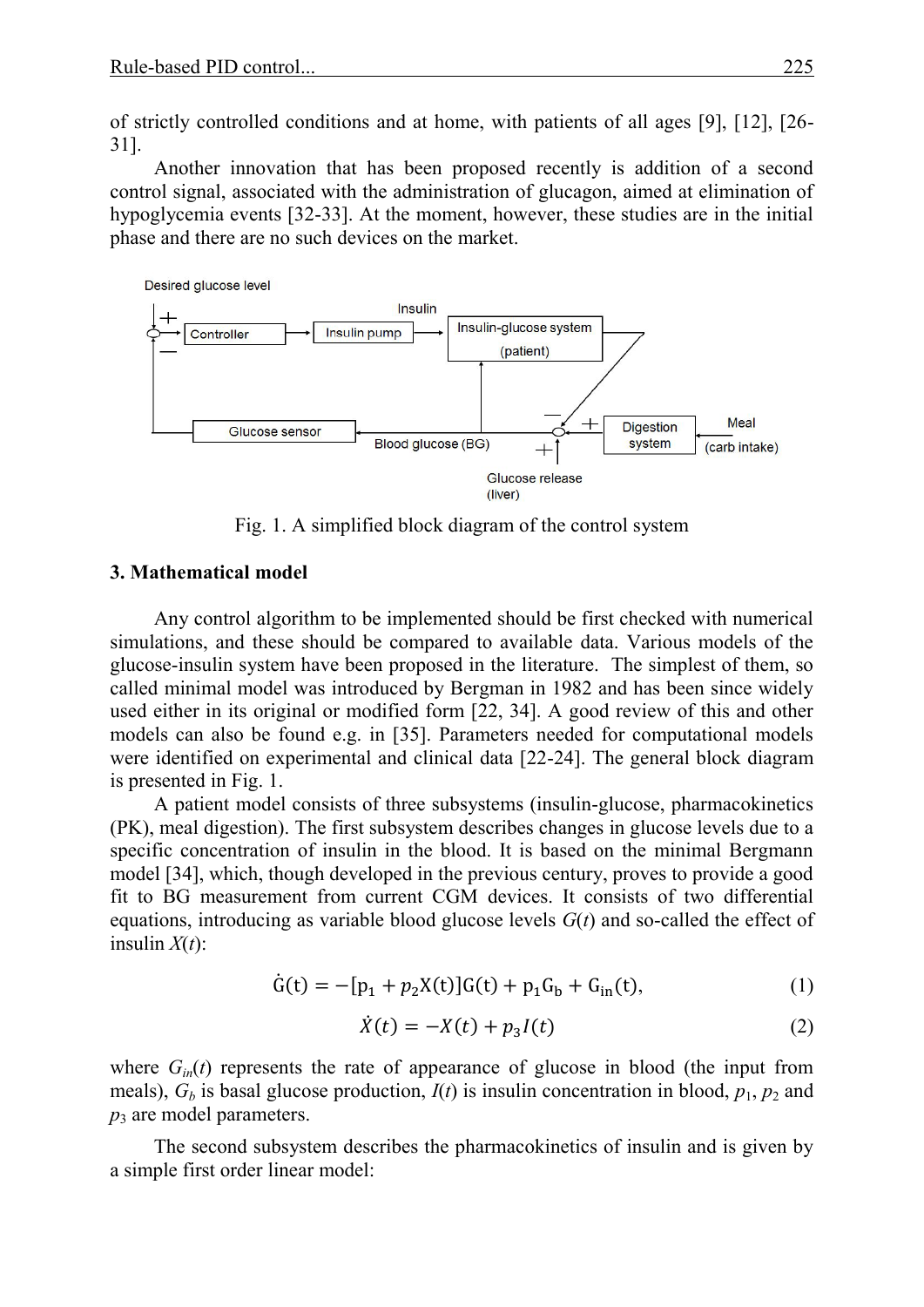$$
\dot{I}(t) = k_1 I_{in}(t) - k_2 I(t)
$$
 (3)

where  $I_{in}(t)$  represents the insulin dose injected by the control system.

The last subsystem describes the dynamics of the appearance of glucose in blood There are several models of this subsystem. However, their outputs vary enormously. Some discussion of the differences can be found in [36]. We propose to use the oldest and the simplest one, as it allows for intuitive interpretation of its parameters and easy combining of subsequent meals. It is a modification of the Lehmann and Deutsch [36, 37]. It is assumed that the rate of appearance of glucose in blood, due to the ingested glucose, is proportional to the amount of glucose in the gut, which can be described by either a solution of a single differential equation [37]

$$
G_{in}(t) = k_{gabs} G_{gut}(t),
$$
\n(4)

where

$$
\dot{G}_{gut}(t) = -k_{gabs} G_{gut}(t) + G_{empt}(t)
$$
\n(5)

with  $k_{\text{gabs}}$  and  $G_{\text{empt}}(t)$  denoting a parameter and so called gastric emptying rate, respectively. The rate of appearance of glucose in blood, denoted by *Gin* is an input to the first equation in the minimal Bergman model: In [37], the time-course of the gastric emptying should follow either a triangular or trapezoidal curve, the type depending on the amount of the glucose (Fig. 2). It should be noted that these relations are a simplification, representing intravenous glucose injection in the original model. However, our studies have proven that such simplified model, when used with the Bergman minimal model (1)-(2), reproduces real-life data from CGM devices surprisingly well.

The parameters indicated in Fig. 2 may vary in a broad range. The value of *vmax* is related to the age and weigth of a patient. The increasing slope  $\alpha$  depends on a glycemic index of the food digested, while the time  $T_{max}$  is related to the meal size.



Fig. 2. The shape of the Gin(t) for a small meal (left and large meal (right)

#### **4. Rule-based PID control**

Following recent reports, one can easily show that a PID controller is sufficient to keep the BG within desired range, assuming that physiological parameters do not vary significantly.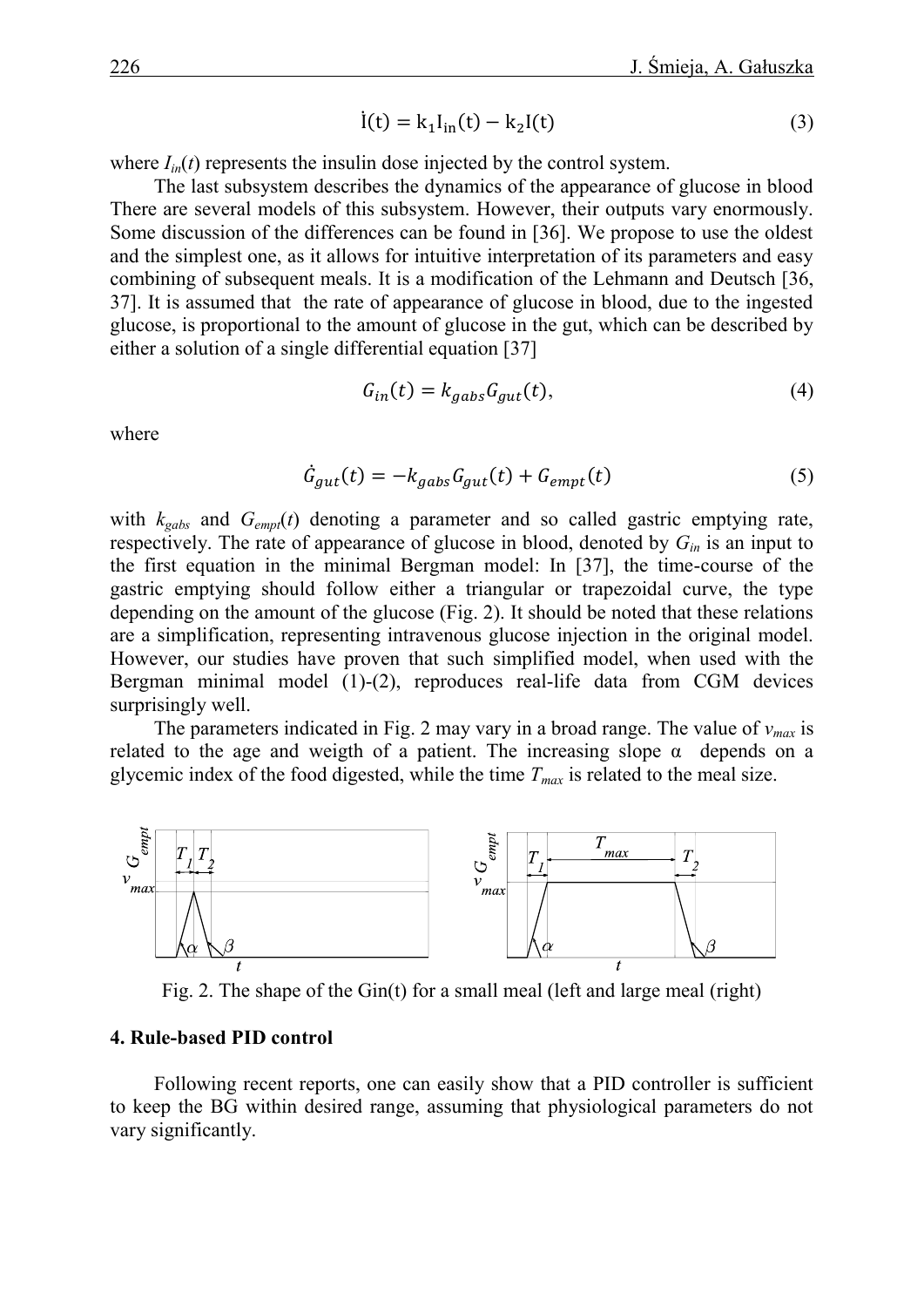However, the system performance significantly decreases when physiological parameters change rapidly. This might occur, for example, if a patient performs intensive physical exercise, increasing the glucose metabolism (Fig.3).



Fig. 3. Simulation results for a standard PID controller, without physical exercise: (a) glucose from the meals; (b) blood glucose; (c) insulin input

However, if the physiological parameters vary significantly, which is the case in the real world, the performance of the control system is not acceptable, as the BG fall into low levels (Fig. 4). The reason behind the significant drop in BG is in increased value of the parameter  $p_2$ , due to increased demand for energy in cells during physical effort. This should be reflected in the control algorithm. Therefore, it seems natural to decrease the gain of the controller, following the manual switch of the controller into a "physical exercise" mode. This idea could be further expanded into automatic detection of the physical effort through, e.g., communication with a pulsometer. The proposed transfer function of the PID controller is then given by

$$
K_C(s) = \frac{k}{1 + \alpha E} \left( 1 + \frac{1}{T_{IS}} + \frac{sT_D}{1 + sT_D/N} \right),\tag{4}
$$

where  $\alpha$  is a controller parameter and  $E$  represents the physical effort.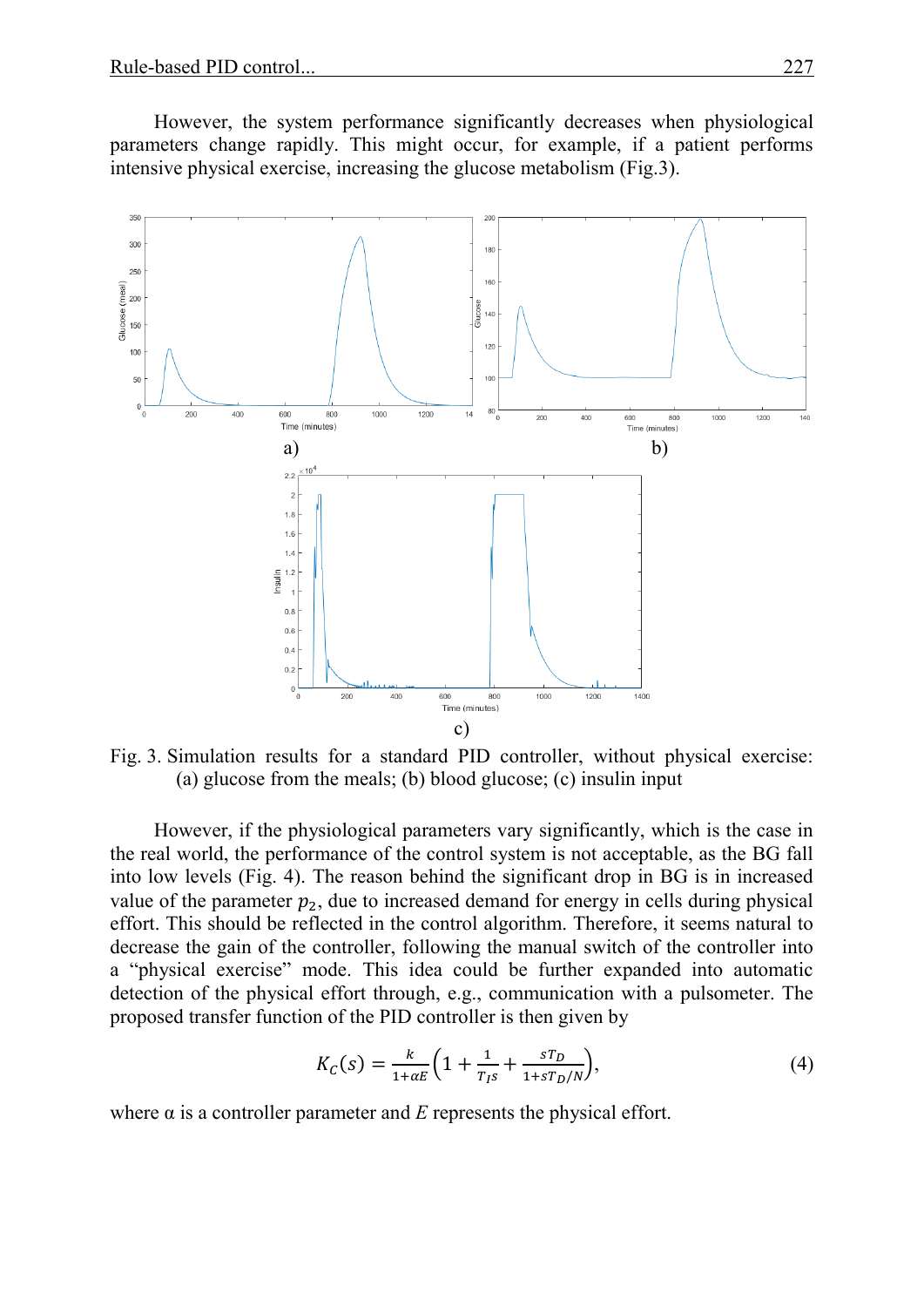To avoid oscillations in the lower range of BG, which are due to large TD parameter, required in the system, an additional rule has been proposed, to switch off the derivative part of the controller for BG below the set point.



Fig. 4. Simulation results for a standard PID controller, with a physical exercise: (a) glucose from the meals; (b) physical effort; (c) blood glucose; (d) insulin input

The system performance is better than the previous one (Fig. 5). Due to additional rule that has been applied, oscillation in the low BG range disappeared and the lowest BG has been increased. Nevertheless, the effort leads to BG that is too low. That is caused by the fact that the control is bounded by 0 value (the control is the insulin dose). Of course, if the physical activity took place earlier, one could show a satisfactory system behavior. However, this would be only a theoretical scenario, as usually extensive effort does not follow the meal immediately.



Fig. 5. Simulation results for a rule-based PID controller with a variable gain and meal and physical effort setup as in the Fig. 4, with a physical exercise: (a) blood glucose; (b) insulin input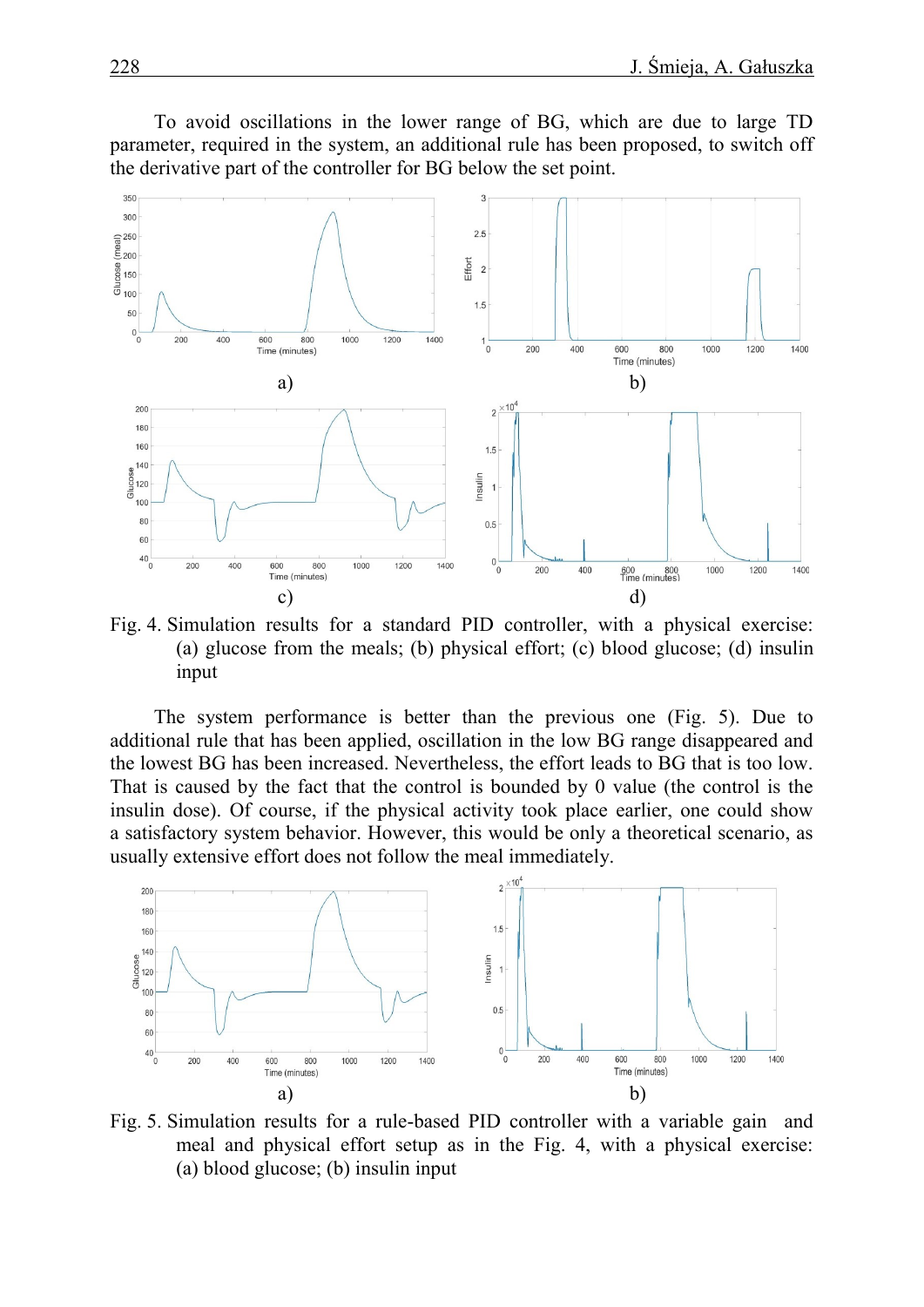However, if the switch in the controller setup is user-driven, it can be done in advance, thus creating an additional feedforward control. If this is used in a combination with a standard PID, the minimum BG is slightly increased (Fig. 6) but otherwise, the difference in the system performance is negligible. Better results are obtained when a combination of feedforward control and rule-based PID with a variable gain is used (Fig. 7). Once again, in such application and the setup of exercise parameters chosen for illustration, it is not possible to completely avoid the drop in BG, due to the constraints imposed on control variable. However, BG levels are kept in the range acceptable for diabetic patients.



Fig. 6. Simulation results for a rule-based PID controller with constant parameters, meal and physical effort setup as in the Fig. 4, with a physical exercise and its prediction: (a) blood glucose; (b) insulin input



Fig. 7. Simulation results for a rule-based PID controller with a variable gain, meal and physical effort setup as in the Fig. 4, with a physical exercise and its prediction: (a) blood glucose; (b) insulin input

## **5. Conclusions**

In the paper, a rule-based PID closed-loop control of blood glucose of diabetic patients has been proposed. It is based on two rules:

- If the BG is below set-point, the derivative part of the controller should be switched off.
- If a physical activity is planned, the controller should be set to an effort mode, in which the controller gain is significantly reduced.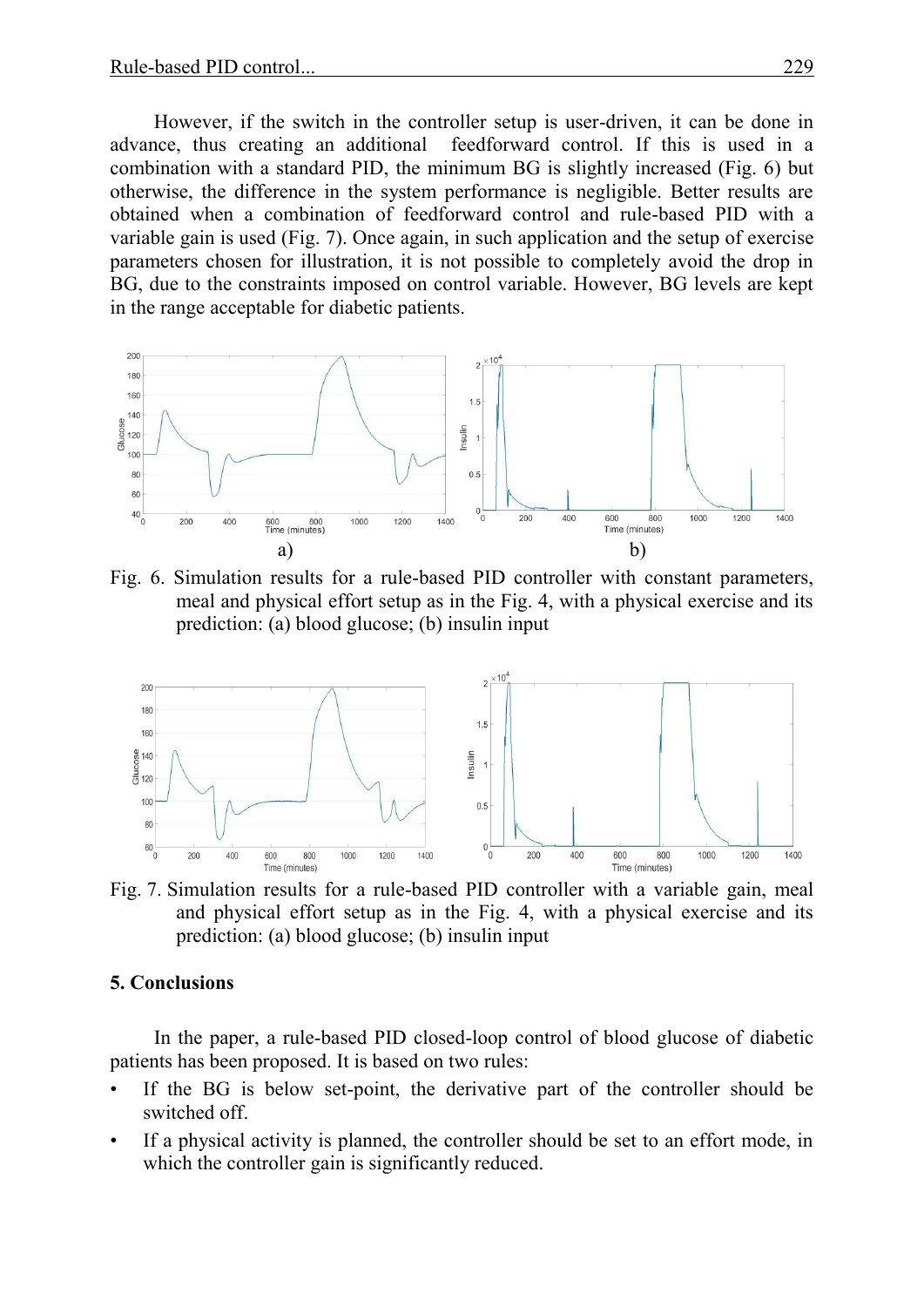The simulation results indicate that such approach yields better results than a standard PID control, reducing oscillations when BG is low and increasing the minimum BG during the exercise, thus reducing the risk of hypoglycemia. The proposed solution can be expanded by including pulsometer measurements in the controller tuning, though such option has not been tested yet.

*Acknowledgements*. The work has been partly supported by the Institute of Automatic Control BK Grant in the year 2018.

# REFERENCES

- 1. Ogurtsova K. et al.: IDF Diabetes Atlas: Global estimates for the prevalence of diabetes for 2015 and 2040, Diabetes Res. Clin. Pract., vol. 128, pp. 40-50, June 2017.
- 2. Walicka M. et al.: Type 2 diabetes prevention. Experts' Group position paper endorsed by the Polish cardiac society working group on cardiovascular pharmacotherapy, Kardiol. Pol., vol. 73(10), pp. 949-995, October 2015.
- 3. Guyton A.C., Hall J.E.: Textbook of Medical Physiology, 11th ed. Elsevier Saunders, Philadelphia, 2006.
- 4. Wilcox G.: Insulin and insulin resistance, Clin Biochem Rev., vol. 26(2), pp.19- 39, May 2005.
- 5. "American Diabetes Association Clinical Guidelines", Diabetes care, vol. 40(suppl. 1), pp. S1-S135, 2017.
- 6. Stailey M., Conway S.E.: Review of the next generation of long-acting basal insulins: insulin degludec and insulin glargine, Consult Pharm., vol. 32(1), pp. 42- 46, January 2017.
- 7. Akhlaghi F., Matson K.L., Mohammadpour A.H., Kelly M., Karimani A.: Clinical pharmacokinetics and pharmacodynamics of antihyperglycemic medications in children and adolescents with type 2 diabetes mellitus, Clin Pharmacokinet., vol. 56(6), pp. 561-571, June 2017.
- 8. Cavalot F.: Do data in the literature indicate that glycaemic variability is a clinical problem? Glycaemic variability and vascular complications of diabetes, Diabetes Obes Metab. vol. 15(Suppl 2), pp. 3-8, September 2013.
- 9. Brown S.A., B. Jiang, M. McElwee-Malloy, C. Wakeman, and M.D. Breton, "Fluctuations of hyperglycemia and insulin sensitivity are linked to menstrual cycle phases in women with T1D", J Diabetes Sci Technol., vol. 9(6), pp. 1192- 1199, October 2015.
- 10. Žarković M. et al.:Variability of HOMA and QUICKI insulin sensitivity indices, Scand J Clin Lab Invest., vol. 77(4), pp. 295-297, July 2017.
- 11. Ly T.T. et al.: Day and night closed-loop control using the integrated medtronic hybrid closed-loop system in type 1 diabetes at diabetes camp, Diabetes Care, vol. 38(7), pp. 1205-11, July 2015.
- 12. Ly T.T. et al.: Automated overnight closed-loop control using a proportionalintegral-derivative algorithm with insulin feedback in children and adolescents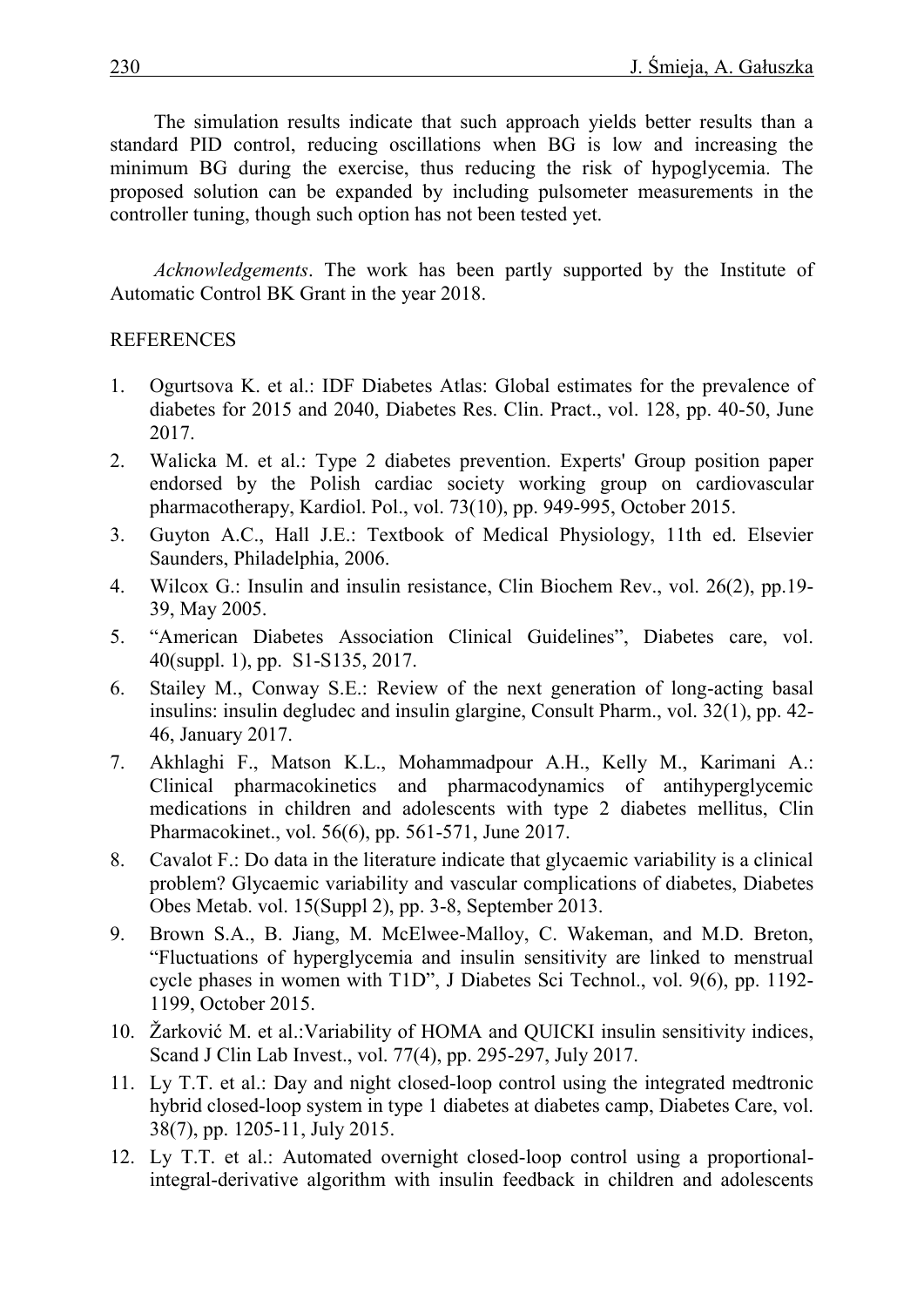with type 1 diabetes at diabetes camp, Diabetes Technol Ther., vol. 18(6), pp. 377-84, June 2016.

- 13. Ly T.T. et al.: Automated hybrid closed-loop control with a proportional-integralderivative based system in adolescents and adults with type 1 diabetes: individualizing settings for optimal performance, Pediatr Diabetes, vol. 18(5), pp. 348-355, August 2017.
- 14. Zavitsanou S., Mantalaris A., Georgiadis M.C., Pistikopoulos E.N.: In silico closed-loop control validation studies for optimal insulin delivery in type 1 diabetes, IEEE Trans Biomed Eng., vol. 62(10), pp. 2369-2378, October 2015.
- 15. Hovorka R. et al.: Nonlinear model predictive control of glucose concentration in subjects with type 1 diabetes, Physiol Meas., vol. 25(4), pp. 905-920, August 2004.
- 16. Clarke W.L. et al.: Closed-loop artificial pancreas using subcutaneous glucose sensing and insulin delivery and a model predictive control algorithm: the Virginia experience, J Diabetes Sci Technol., vol. 3(5), pp. 1031-1038, September 2009.
- 17. Wang Y., Xie H., Jiang X., Liu B.: Intelligent closed-loop insulin delivery systems for ICU patients", IEEE J Biomed Health Inform., vol. 18(1), pp. 290- 299, January 2014.
- 18. Marchetti G., Barolo M., Jovanovic L., Zisser H.,. Seborg D. E: A feedforwardfeedback glucose control strategy for type 1 diabetes mellitus, J of Process Control, vol. 18(2), pp. 149-162, 2008.
- 19. Palerm C.C., Zisser H., Jovanovič L., Doyle F.J. 3<sup>rd</sup>: A run-to-run control strategy to adjust basal insulin infusion rates in type 1 diabetes, J Process Control, vol. 18(3-4), pp. 258-265 2008.
- 20. Fereydouneyan F., Zare A., Mehrshad N.: Using a fuzzy controller optimized by a genetic algorithm to regulate blood glucose level in type 1 diabetes, J Med Eng Technol., vol. 35(5), pp. 224-230, July 2011.
- 21. Fernandez de Canete J., Gonzalez-Perez S., Ramos-Diaz J.C.: Artificial neural networks for closed loop control of in silico and ad hoc type 1 diabetes, Comput Methods Programs Biomed., vol. 106(1), pp. 55-66, April 2012.
- 22. Fabietti P.G., Canonico V., Orsini-Federici M., Sarti E., Massi-Benedetti M.: Clinical validation of a new control-oriented model of insulin and glucose dynamics in subjects with type 1 diabetes, Diabetes Technol Ther., vol. 9(4), pp. 327-338, August 2007.
- 23. Rahaghi F.N., Gongh D.A.: Blood glucose dynamics. Diabetes Technol Ther., vol. 10(2), pp. 81-94, April 2008.
- 24. Rodbard D.: New and improved methods to characterize glycemic variability using continuous glucose monitoring, Diabetes Technol Ther., vol. 11(9), pp. 551-65, September 2009.
- 25. Cobelli C. et al.: Diabetes: models, signals, and control, IEEE Rev Biomed Eng., vol. 2, pp. 54-96, January 2009.